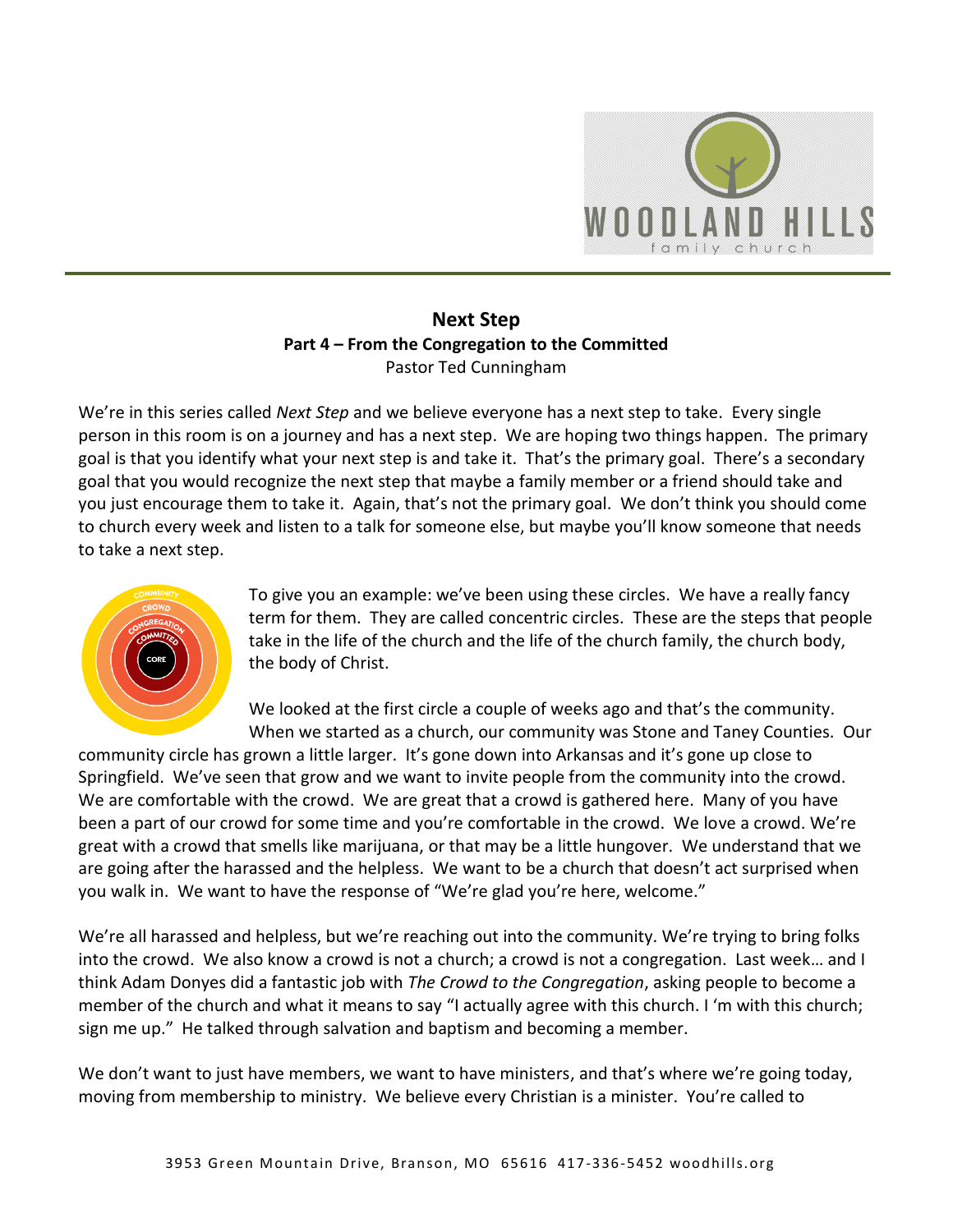represent Jesus and to the gospel ministry. So, today we are talking about *The Congregation to the Committed*. Next week we will look at what it means to be part of the core, what it means to be a leader and not just walking out and doing a ministry, but inviting people to join you and replace you.

I've been studying the last week. If you're into studying studies, I encourage you to look up the Harvard Grant Study. It's a longitudinal study that has taken place over the last 75 years. It asks the questions: "How do we grow? How are we most fulfilled? Where do we find happiness?" Now a 75-year longitudinal study is crazy because most institutions lose enthusiasm for it as the years go on. The funding dries up and the people involved die. So, 75 years is a long time for a study. It's had four directors. In 1939 to 1944, they received 268 sophomores from Harvard University and they put them in this study, just asking what makes a person most fulfilled. They are down to under 60 people well into their 80s and 90s. They used men for the study. They followed these men throughout the course of their life. All throughout their life, they would give them these full workups. There were surveys, bloodwork, brain scans. They were trying to figure out where happiness comes from.

At the end of 75 years… I always love all the money and time put into a study that declares something the Bible shared a long time ago. There's another study that we already knew the answer to. Here's what they discovered. Joy is connection. It's being connected. The director from 1972 to 2004 said, "Really, life is a journey from narcissism to connection." You start life being all about yourself. This is what we call the toddler phase. Then you go into your teens and your twenties and it's about making a name or getting a company going or getting a job and making money. You're still a little bit into self.

As you go on, you realize self does not fulfill. Focusing on yourself does not fulfill. They would call these guys in their 70s and 80s and their like "This study is still going on? My life is boring. Why would you want to study me?"

They said, "Well, it's because you are fulfilled. And if you're not fulfilled, we want to find out why." Here's what they discovered. The older you get the more you desire connection. The older you get, the less money matters. It's not about status or the job you have in Branson. It's not the show you had, it's not the albums you cut, and it's not the number of people that showed up to your show. As you get older, you realize there is far more to life than this. The most fulfilled people are those who have the most connections in their life.

I thought about it this week in comparison to this. Really, your next step and the steps you'll take over the next few years are a journey from being self-focused to others-focused. When you're in the crowd, you're asking question like "Do I like this? Let me see more about that that. I don't know how I feel about that." You're evaluating. But, as you move towards the core, as you really plug into and commit to the body of Christ, you find yourself finding fulfillment in others, not yourself.

We're a selfie generation. We love taking selfies. I've told my kids "You don't see your dad posting selfies. You don't see your dad posting seductive selfies." Does anybody know what I'm talking about? I've found some of you posting some selfies and I'm about at a point, as your pastor, where I'm going to put some totally inappropriate selfies out on line that will do nothing but embarrass you. That's my goal.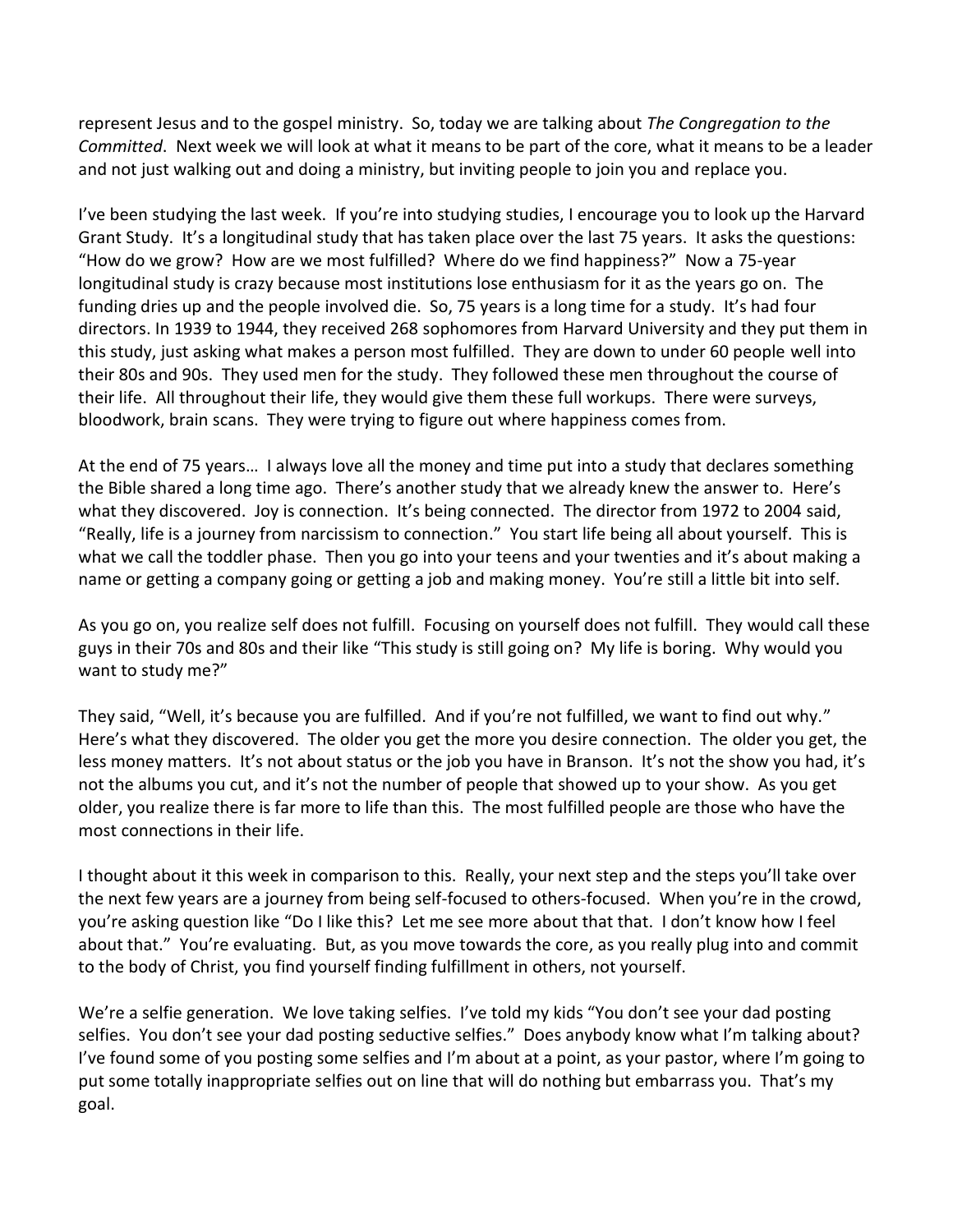I've told my kids "If you post seductive selfies, I will… Before I post a bad one, I'm going to become friends with all of your friends. I'm going to make sure all of your friends are following me and then I will scar you for life. That's my goal. I will be in the bathroom… I'm going to do some funky things in that mirror." Some of you are thinking *ewww*. That's what I want you to be thinking right now. It's going to be bad.

I found some bad ones. This lady thought this was a good idea. "Let me get my picture real quick in front of the camel." You know what? She deserves that. How many of you have ever been bitten by a camel? This one's going to leave scars.

This guy gets the badge and certificate for stupidity right here. What is he thinking? He's not, and he was gored five seconds after this picture, I'm sure.

This next one is why I can't get my wife in the ocean. How many of you think that photo shopped? Yeah, you can't trust anything you see.

We want to move from self to others. We want to move from self-focused to others-focused. As you go through this series, the next step is "How am I moving closer to serving and ministering in the lives of other people?"

Let me tell you some of the statements from the crowd. The crowd says, "I like this church." They stay for a while because they are processing, evaluating. "Are the kids being taken care of? Is it clean? Is it safe? When I drop my children off, are they warmly received, are they welcomed or is it a roll of the eyes?" We're thinking about all of that. How were you treated on the way in? "I like the parking lot situation. I love the single file out after the service. That's always a nice little approach. I like that they are all so kind." And the stress in this church is how many people you should let in at a time as you're leaving. You're processing. "Do I like the music? Is it too loud? Could they turn it up? Do they have good harmony? Does the band need more time to rock out?" "What about the teaching? How long is the service?" You're processing like a crowd would process something.

At some point, we want you to take the next step. This was last week with into the congregation where you say, "I agree with this church." "I may not agree with everything, but what they teach and preach and how they stand up for Jesus, how they proclaim the gospel of Jesus, how they proclaim the blood of Jesus, I'm in. I agree with this church; sign me up."

Today, we want to move from just agreeing with this church to "I service my church." "I am committed to my church." To do that, I want to encourage you to turn to Ephesians 5. Often, if you hear me tell you to turn to Ephesians 5, you're going to hear a message on marriage. But, today, we want to use Ephesians 5, which is primary text on marriage in the New Testament, but we are going to look at as how Jesus loves and cares for the church, this how a husband treats his wife. We are going to look at the theology of the commitment Jesus has towards the church. I want my commitment for the church to model Jesus' commitment for the church. I want to be committed to Jesus and to his body. I want to be committed to Jesus and his people.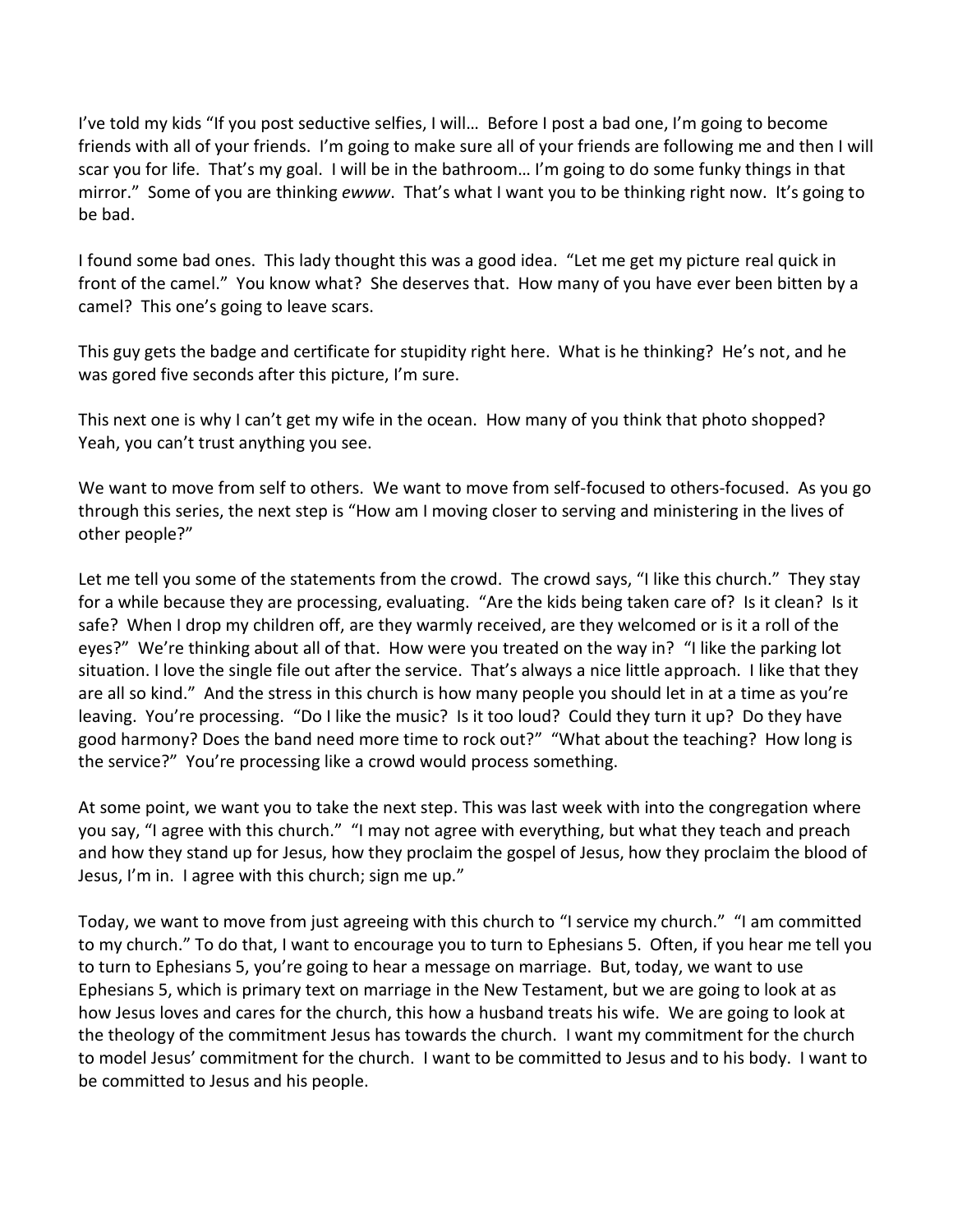We are going to jump right into Ephesians 5. I want us to spend just a little bit of time. I want you to just read Verse 22 a bunch of times. *[22](http://www.studylight.org/desk/?q=eph%205:22&t1=en_niv&sr=1) Wives, submit yourselves to your own husbands as you do to the Lord.* Just focus. This is the Word of the Lord, you people.

Let me just make this really clear up front. As we talk about submission, it's very clear. In the home, everyone submits. We get caught up with this "wives submit to your own husband" and we stop right there. If you read all throughout the scripture, it's "Do your work as unto the lord." "Submit as unto the Lord." "Submit to one another out of reverence for Christ." Of all the times we see in scripture "as unto the Lord," "as unto Jesus as unto Christ," we get focused on the "submit yourselves to your own husband," but don't leave out the rest of the verse: "as you do to the Lord."

Submission is a Lordship issue. It's your relationship with Jesus that we're talking about. *[23](http://www.studylight.org/desk/?q=eph%205:23&t1=en_niv&sr=1) For the husband is the head of the wife…* Here's the first bit of theology about Jesus and his commitment to the local church. *…as Christ is the head of the church…* This church has elders. This church is elder-led. We are not the head of the church; Jesus is the head of the church.

This is why it's important, when you're selecting an elder and the church is calling on new elders, that you don't find people with agendas. One of the struggles sometimes of finding leaders in the church is we find that when you come to the table with an agenda, it sabotages the "as unto the Lord" part. Instead of coming to the table, as we try to do as elders, and submitting to one another out of reverence for Christ. We want to make sure we are hearing from the Lord. We want the mind of Christ, not our opinions. We all have opinions, but we want to submit to one another about what the Lord is asking us to do in any situation. What is he calling us to do?

For many in here, your bad church experience was a pastor or a deacon or an elder or a bishop or a priest who took on the headship of the church, declared themselves to be the head of the church instead of Jesus, and forgot that Jesus is the Chief Shepherd and Jesus is the Cornerstone. Your bad church experience is someone who abused authority.

I brought this Hulk hand to make this point clear. Some people think an iron fist is leadership. I just wanted an opportunity to use my son's Hulk hand. This is what you experienced in church. "I don't like the length of your hair." "You need to clean up." "Where have you been? You haven't been here for two weeks. Do you even love Jesus anymore?"

I saw a video this week of a pastor in North or South Carolina. He completely and totally lost it in the pulpit. He had a complete breakdown. He walked down from the pulpit and he was calling out members. He walked right up to a guy about eight rows in and said "You're the worst member I have!" It's like something you shouldn't be watching, but you can't take your eyes away from it. He says, "Stand up, big boy. You want me to marry you to her? I saw it's on the calendar. Why would I marry you to her? You ain't worth 15 cents."

That's a mental breakdown. He needs counseling or retirement. I don't know which. Please, if I ever start doing that just say "Ted, it's been wonderful; thank you for all you've done. You go be a greeter at Walmart; you're done."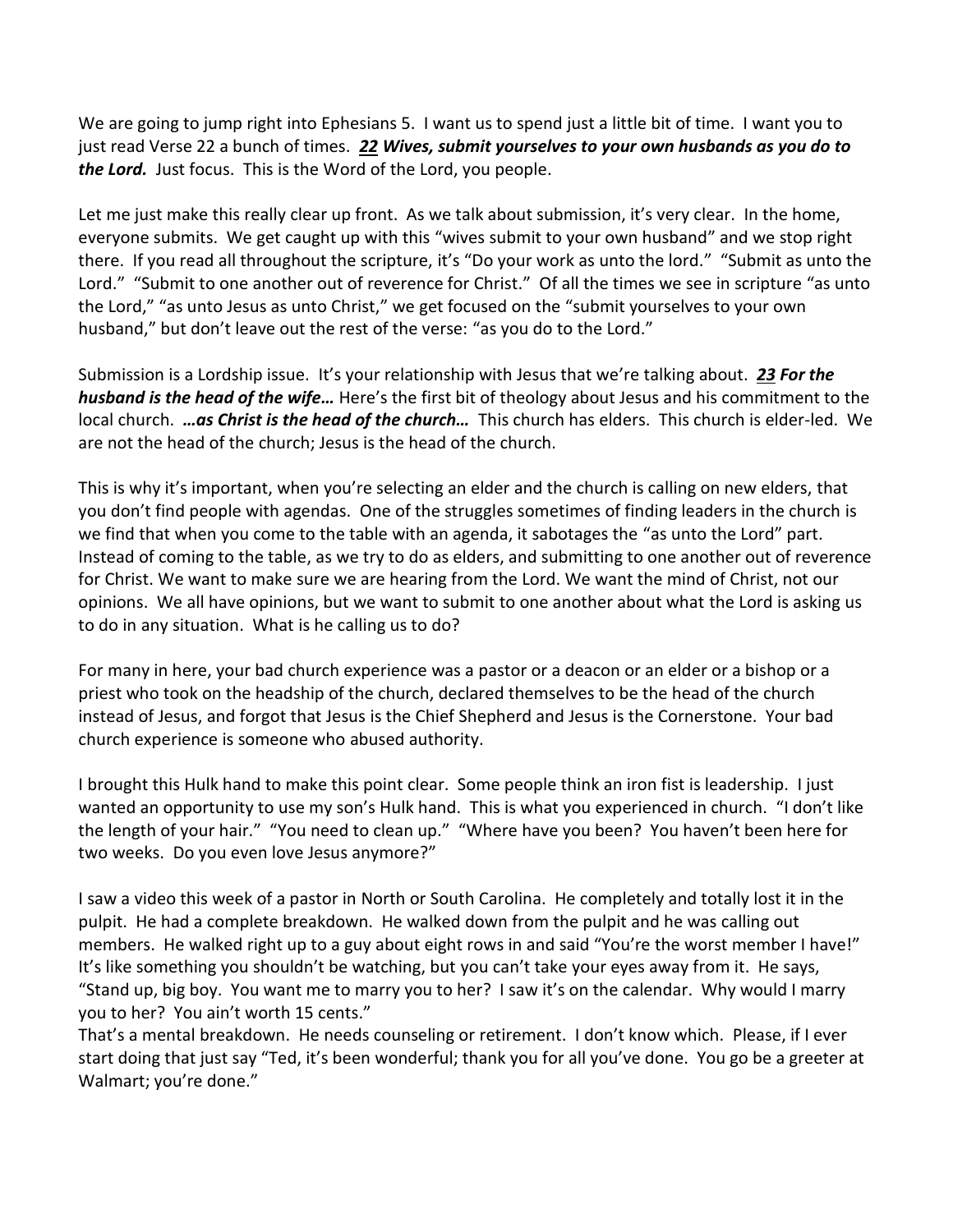Some of you have seen leadership where they've ruled with an iron fist. That's not leadership and we are going to see how Jesus is the head of the church and *his body…* So we are the body of Christ, which is one of the primary word picture for the church. We're the bride of Christ. That's why it's used in Ephesians 5. We are his body *of which he is the Savior.* So he is the head, he is our savior. *[24](http://www.studylight.org/desk/?q=eph%205:24&t1=en_niv&sr=1) Now as the church submits to Christ…* This is very important to understand. Leadership is submission. Leaders are those who know how to submit. They submit one to another. It's not ruling with an iron fist. We are going to see Jesus is the head, the Savior, and we submit to him. Now look at all that that means for his commitment to the church. *…so also wives should submit to their husbands in everything.*

*[25](http://www.studylight.org/desk/?q=eph%205:25&t1=en_niv&sr=1) Husbands, love your wives…* Just so you know, for those who hated Verse 22, there is more weight in the text given to husbands on how to love their wives than there is to wives on how to submit to their husbands. Maybe you've heard this before, but for a husband who loves his wife, as we are going to see how Jesus loves the church, submission is a non-issue. Now, if you have the Hulk hand leading in the home, that's when submission becomes challenging. Watch how Jesus loves and cares for the church. This is your third point of theology for his commitment to the church. …*just as Christ loved the church…*  And how do we know that? *…and gave himself up for her [26](http://www.studylight.org/desk/?q=eph%205:26&t1=en_niv&sr=1) to make her holy…* The church is to be set apart.

I've been at conferences recently where cultural trends are set out there. They present what's going on in the culture and it's shared with leaders as though we are supposed to adapt to the trends. As I was studying this week, I kept coming back to these four words: "To make her holy…" Meaning set apart. We are to be different. We are not to be the same. I was thinking about this. We are to understand cultural trends, so we can minister to the community and invited them into the crowd, but we are not to conform to the cultural trends. There is a big difference.

So, he has set us apart. How has he set us apart? *…cleansing her by the washing with water through the word…* Another kind of a trend that's taking place in churches today are these words like *discussion* and *conversation*. "Do you have an open discussion? Do you have a conversation?" "When people come to your church, are they invited into the conversation?"

No, actually, our church has answers. Hopefully, our answers are not shared arrogantly. We're not the Hulk hand coming down on someone, but when someone's life is falling apart because of twenty years of bad decisions or 30 years of living their life for themselves and not for others, they come to us. They don't want a discussion. They are looking for answers. Here's what happens when a church submits to Christ. We have answers. It's called the Word of God. We declare these answers and we make no apologies about declaring them.

They're like, "Well, you need a conversation; you shouldn't shut people down by giving them the truth." We're not shutting them down. We'll talk about it. Do you remember the song we sang a couple of weeks ago? "Nobody to blame but me." We'll talk about all the consequences of your life and everything falling apart. The tractor falling apart, fishing rods gone, guns in hock, car run down into the pond, all your whiskey poured down the drain… We could talk about all that, but what we want to get to is you and what's going on in you. I love when someone wants to give you some advice. They give you advice on how to live and you're like "As I look at your life, I don't know if I'm taking your advice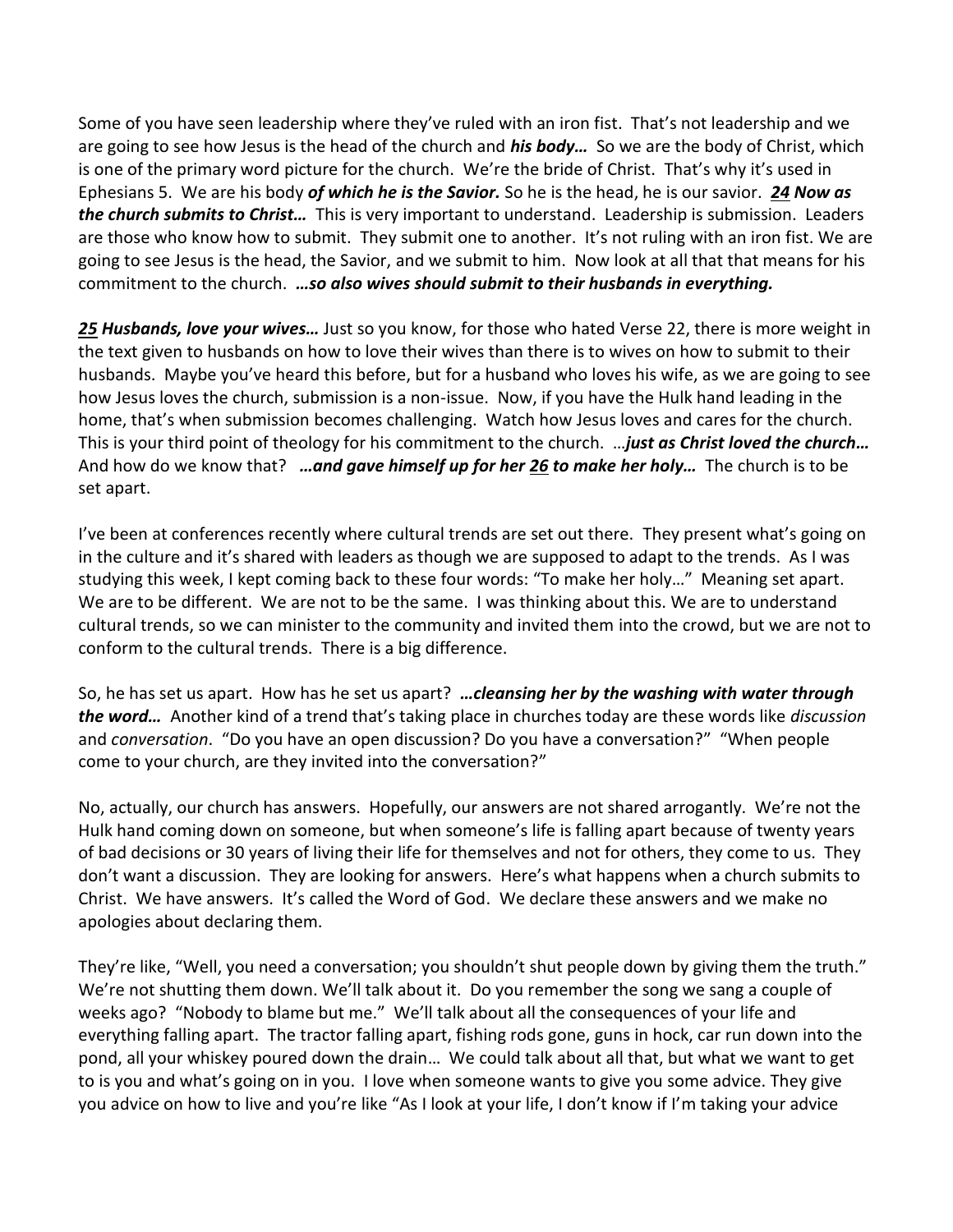right now. Have you submitted to the headship of Jesus Christ? Do you understand it's not about you? If you're answers to my problems in life are rooted through the scripture and with Jesus, then I'm listening. But if it's just your opinion, then I'm afraid I'll end up in the same boat you are." I want the truth. You want the truth. Don't we all want the truth? The truth that comes to us through the Word of God. That's how we are set apart. And he cleanses us with that truth. He doesn't beat us down. He's purifying us. He's sanctifying us with that truth.

*[27](http://www.studylight.org/desk/?q=eph%205:27&t1=en_niv&sr=1) …and to present her to himself as a radiant church…* It's that moment in the wedding ceremony where the doors bust open and there's the bride. That's us. Jesus is making us that and we need to be grateful for that, not push against that for more conversations and discussions. Boldly proclaim the truth.

The other day, I heard somebody say, "Yeah, the problem with your Christians is you proclaim the truth as though you have all the answers, and you're not listening to us over here." I would say the not listening part is a bad approach. I've heard people say, "Jesus hung out with sinners, and Jesus was a friend of tax collectors, and Jesus went to places that a lot of Christians won't go today." Please don't forget when Jesus was hanging out with them, he shared some pretty bold statements.

So, it's the approach and the truth. We don't have to choose between the two. We can declare the truth with love. We can speak truth with grace. We become a radiant church, *without stain or wrinkle or any other blemish, but holy and blameless. [28](http://www.studylight.org/desk/?q=eph%205:28&t1=en_niv&sr=1) In this same way, husbands ought to love their wives as their own bodies. He who loves his wife loves himself. [29](http://www.studylight.org/desk/?q=eph%205:29&t1=en_niv&sr=1) After all, no one ever hated their own body…* Now watch this. This is his love for you and his love for me and his love for the church. …*but they feed and care for their body, just as Christ does the church—[30](http://www.studylight.org/desk/?q=eph%205:30&t1=en_niv&sr=1) for we are members of his body.*

## In 1 Corinthians 12: 12, kind of echoing that, the scripture says *Just as a body, though one, has many parts, but all its many parts form one body, so it is with Christ.*

Here's where we are going today as we look at our membership covenant as a church. I want to commit myself to Jesus and to the members of this church. That's for each one us. As we talk about not just being a part of the congregation, but also being committed, I want to share an equal level of commitment. If I am being conformed into the image of Christ, I want to love the church as Christ loves the church. I want to give myself for the church as he gives himself for the church. I want to feed and care for the church just as Jesus does.

We have something at our church that we've had for 14 years. Next Sunday we will be 14 years old. We've had the same Membership Covenant for all 14 years. Some of you have been here for 14 years and you signed this. Some of you signed it ten years ago or five years ago. Some of you signed it a couple of months ago. Some of you may sign it later on this month at Starting Point. Whether you signed it at the beginning or you're going to sign it, this is a good refresher for all of us. What did we commit to and what did we commit to Jesus and to each other when we signed this covenant? We are just going to share a few. We don't have time to give all of them today, but these are the first three on our Membership Covenant that we've had for 14 years.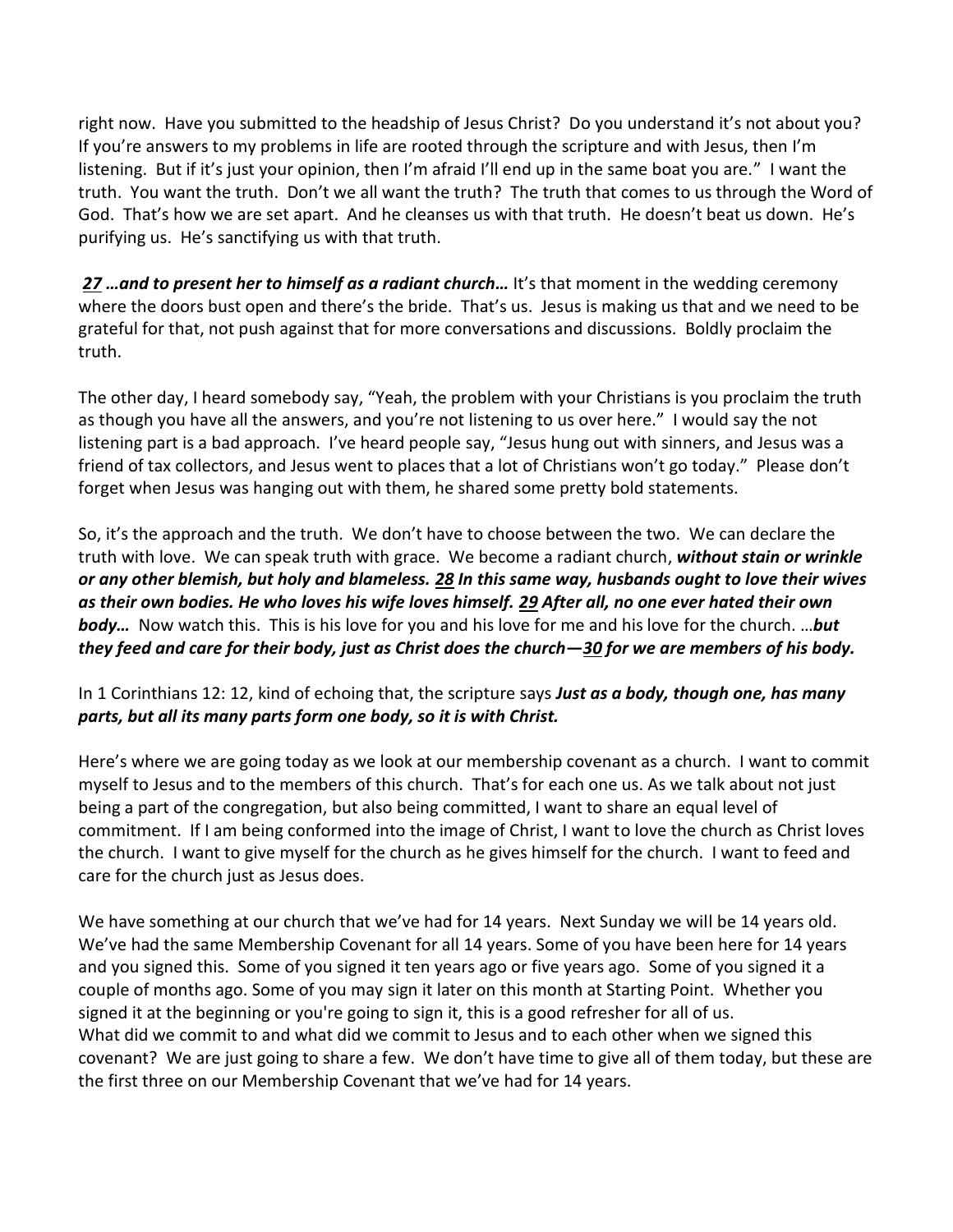### **I WILL PROTECT THE UNITY OF MY CHURCH**

I want to make sure I speak in a way and act in a way that brings unity to this body, not discord. **...By acting in love toward other members.** The scripture says we rejoice when others rejoice, we mourn with those who are mourning. So, our job around here, our love around here in protecting the unity is making sure we come alongside others and it's not just about us. For many of you, that means you're moving from evaluating the service today to figuring out how you can commit to this church and people around you.

**...By refusing to gossip.** I'm not going to be one who spreads rumors. I'll talk about this a little bit more in a second. I'm not going to be one that listens to rumors. I'm going to be one that protects the unity of my church in the church, in home group, and outside of the church.

**...By following the leaders.** I will submit to the authority of the church, knowing that the leaders and the staff gather around a table and try to figure out what the Lord is speaking to us. We want to be, first and foremost, leaders who walk with Jesus. We don't have our agenda and our opinions driving this church, but we ask the Lord for his plan, for his next step for us.

## *Let us therefore make every effort to do what leads to peace and to mutual edification. Romans*  14:19 That means building one another up.

# *May the God who gives endurance and encouragement give you the same attitude of mind toward each other that Christ Jesus had. Romans 15:5*

So how do you protect the unity of the church? How many of you love watching Whitehouse movies, Secret Service movies? How many of you think a dream job would be being in the Secret Service? I think I would be fantastic at it. I'd have to work out a little bit more. I'd probably have to learn some skills, but I would love it.

I've tried to process why I'm so passionate about this. Amy jokes with me because when we're on dates, I act like I am her Secret Service detail. I walk around with my hand on the small of her back and if someone gets too close, I'll usher them around her with my other hand. She knows I'm always looking for the bad guy.

Sometimes when I'm distracted, she'll ask me if I heard a word she just said and I'll say, "No; I'm surveying." Guys, that will get you out of a lot of trouble if you can make your lack of interest in her story about actually protecting her. It just fell on me one day and it has worked ever since.

I'm always looking around. I'm looking around for something to happen because if something happens, I'm jumping in front of her. I've said this to her over and over again. I'm always looking for something to happen.

It's so true in here. Sometimes we're so looking for something to happen that we hope something happens so we can prove "I got this." I've always had this view of what it would be like to be with the Secret Service.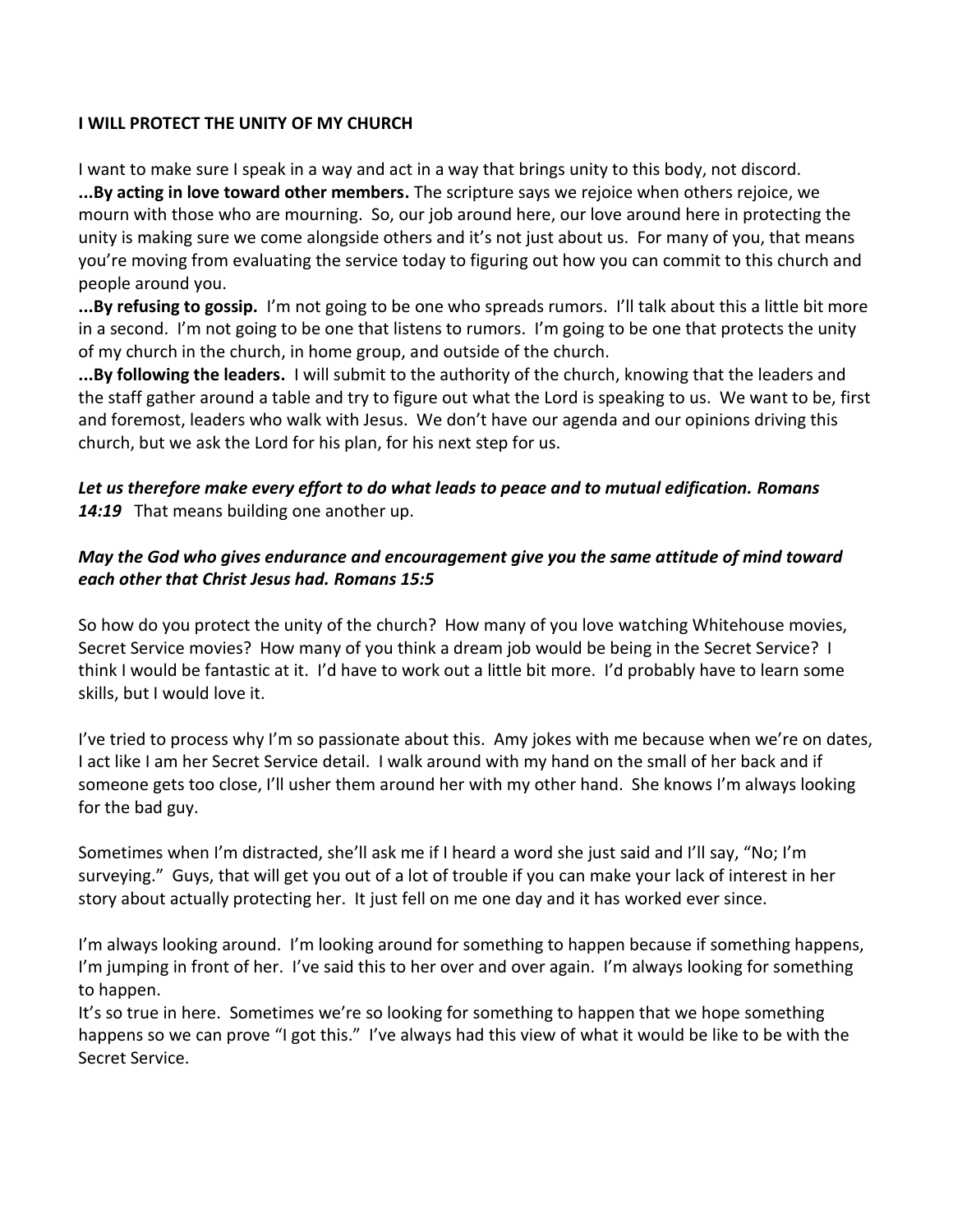Let me show this picture. I love this picture of the president with his Secret Service. Please don't disconnect from the message because of the presidential part of the picture, okay? Obey your leaders; submit to their authority; make their job a joy and not a burden. Oh, got a little bit of crickets right there.

The president is not who I would be. I've decided I don't think I would handle the stress of being president. And, with my mouth, I probably would never be elected. Although, we do have a candidate that's proven that wrong. But, the Secret Service guys… That's me. If you ever see me in a suit, I will never have it buttoned. I will always have it unbuttoned because I have to be ready. You never know what's going to happen. I'm always ready at a moment's notice.

I've watched a documentary on this over the last couple of weeks. I'm basically studying. I thought I was studying for a sermon, but I'm thinking I may take the exam. I was so into it. I don't know if you know this about the Secret Service, but it was controversial for years, leading up to Truman, because every year, the congress would have to approve it. The congress thought that if we put that type of security and protection on our president, he would be removed from the people. Every year, it had to be renewed because they wanted the president to still walk outside of the residence and walk around Washington, D.C. among the people. Then tragedy hit and they realized he couldn't be as accessible as they would like, so now it's part of the regular detail.

If you're a child of the 80s, you may remember Ronald Regan walking out and then you remember this next scene when there was an attempt on his life. It was chaos. I had the opportunity to meet this man that I will not name. He took us on a tour of the Whitehouse when I was in college. Just listening to them share their stories… Do you know what a Secret Service Agent says about the president? The say, "My job is to stand shoulder to shoulder with the president. I am his shield." That last line just fires me up. That's Galatians 5: 25 – *Love your wife as Christ loved the church and gave himself for her.*

I told Amy, "Baby, I am your shield." I hope you don't think I've taken it too far in that I actually wear a badge (shows the badge on his belt). Last week, you paid to get into the Legends of Golf tournament. Not me, I just walked right up to the guy, showed him my badge, and walked right in.

Now, the security team met with me after the first service and they told me that I didn't commit the felony, but I was advocating a felony. With my guilt prone nature, I'm holding out my hands to be cuffed while shouting, "I'M SORRY!"

They said, "You can't tell people to impersonate an officer."

I said, "But do you know how many concerts this thing has gotten me into?" That's comedy people, do not… I have to put this disclaimer in there. Do not impersonate an officer. It is a felony offense with prison time. I've made that clear in the second service. We will be wiping the first service off the online stuff faster than Hilary Clinton's email server; I can promise you that. See… Trump and Clinton jokes today. We deliver.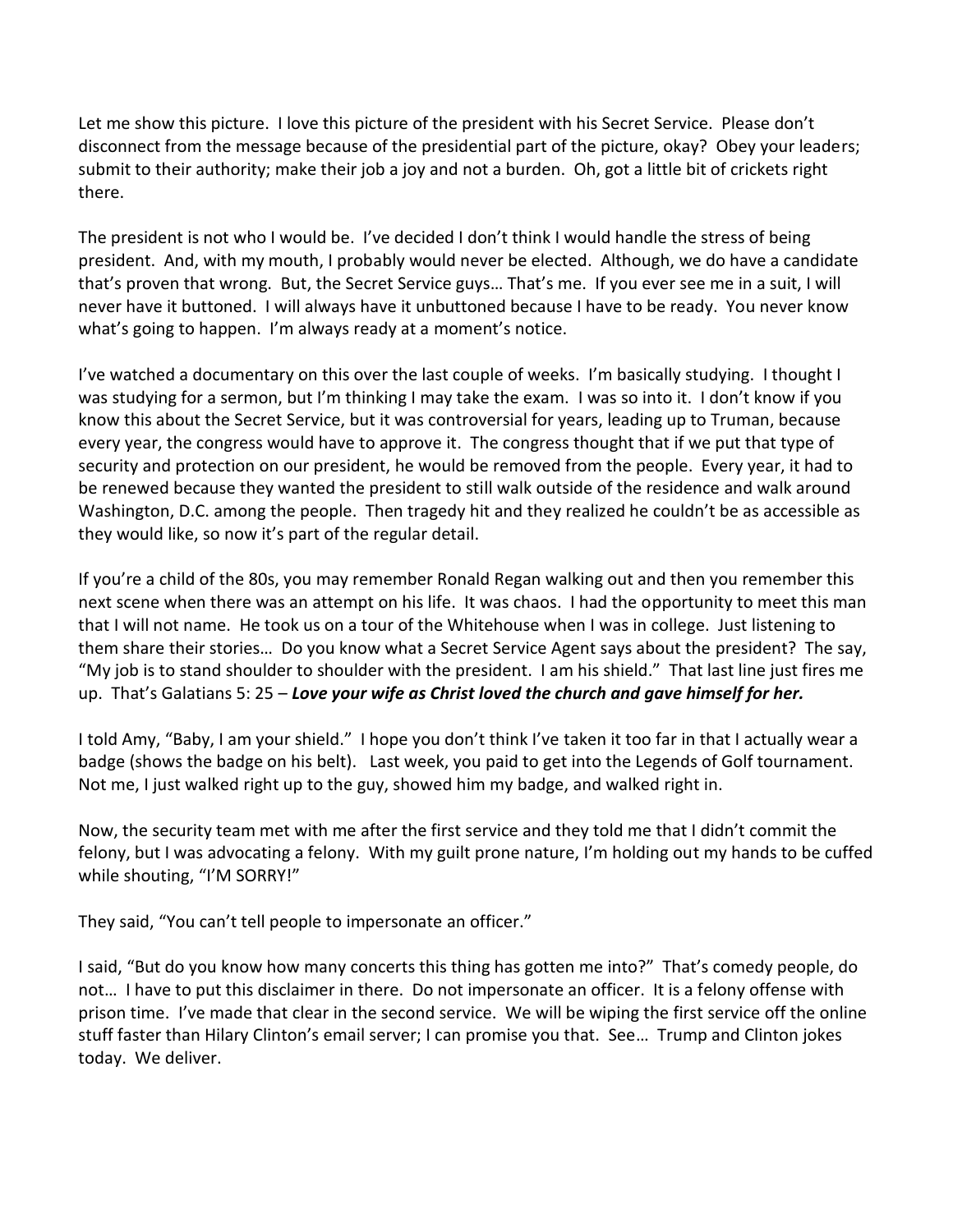Think about this. You and I stand shoulder to shoulder with the church. We are the shield. Have you ever had a friend, maybe in high school, that you heard someone was slandering you or gossiping about you and the friend was in the room when it was happening?

You ask them what they said and they say, "I didn't say anything."

"I thought we were friends. Why wouldn't you protect me?"

"Well, because they were mad at you, not me and I didn't want to go there."

That's not a friend at all. It even happens in pastor circles. I can be talking to one pastor and he begins bashing another pastor. I hope he tries to bash one of my friends because then the claws will come out. I'm going to risk this conversation and this friendship and this relationship to stand up for my friend because I am his shield. It's called taking the hit.

Over the years, many of you have shared with me how people have gossiped about Woodland Hills Family Church and you said nothing. You just stood there. You weren't the shield for your own church. You didn't stand shoulder to shoulder with us; you just wanted to make sure you left room liked. If I can encourage you, be the shield. Stand shoulder to shoulder with us. When you hear someone gossiping… I'm just wondering… In this town full of entertainers and shows, maybe the next time you hear one of your friends gossip about another show in town, maybe it's your time to be the shield for that show.

### **I WILL SHARE THE RESPONSIBILITY OF MY CHURCH**

I'm going to wear the badge; I'm going to protect my church. I am not going to speak ill about people of Woodland Hills Family Church. I will not to speak ill about this congregation because I will be the shield, I will take the hit. I will risk the relationship at this very moment.

**...By praying for its growth.** I need to do this better because I've been praying for the growth to slow down a little bit so we don't have to go to a third service. I need to pray for its growth that more from the community would come to the crowd. I heard from two or three people from the first service. "I just love this being a church where I am comfortable inviting my friends. No matter if they are a democrat or republican, they are going to get a little bit of a zinger at them, but they will ultimately be okay with that." "I love the fact that we walk into that children's area and it's amazing." It's that shock moment that people feel when they walk into our children's program. We always want that.

**...By inviting the unchurched to attend.** You do that so well and that's how the church has grown. **…By warmly welcoming those who visit.** I've said this a couple times over the last month or two. I said it in the first service and I'll say it again in this one. I just want to encourage everyone to stay for the whole service. When we end this service today, we are going to worship together as a church family. Let me just ask our committed and our congregation. Maybe not worshiping together with your church family might free up a few from the crowd that are in the back that want to get out early… Maybe it's letting them get to lunch before you. The way we welcome one another, the way we welcome others is sharing the responsibility.

# *So, warmly welcome each other into the church, just as Christ has warmly welcomed you; then God will be glorified. Romans 15:7 (LB)*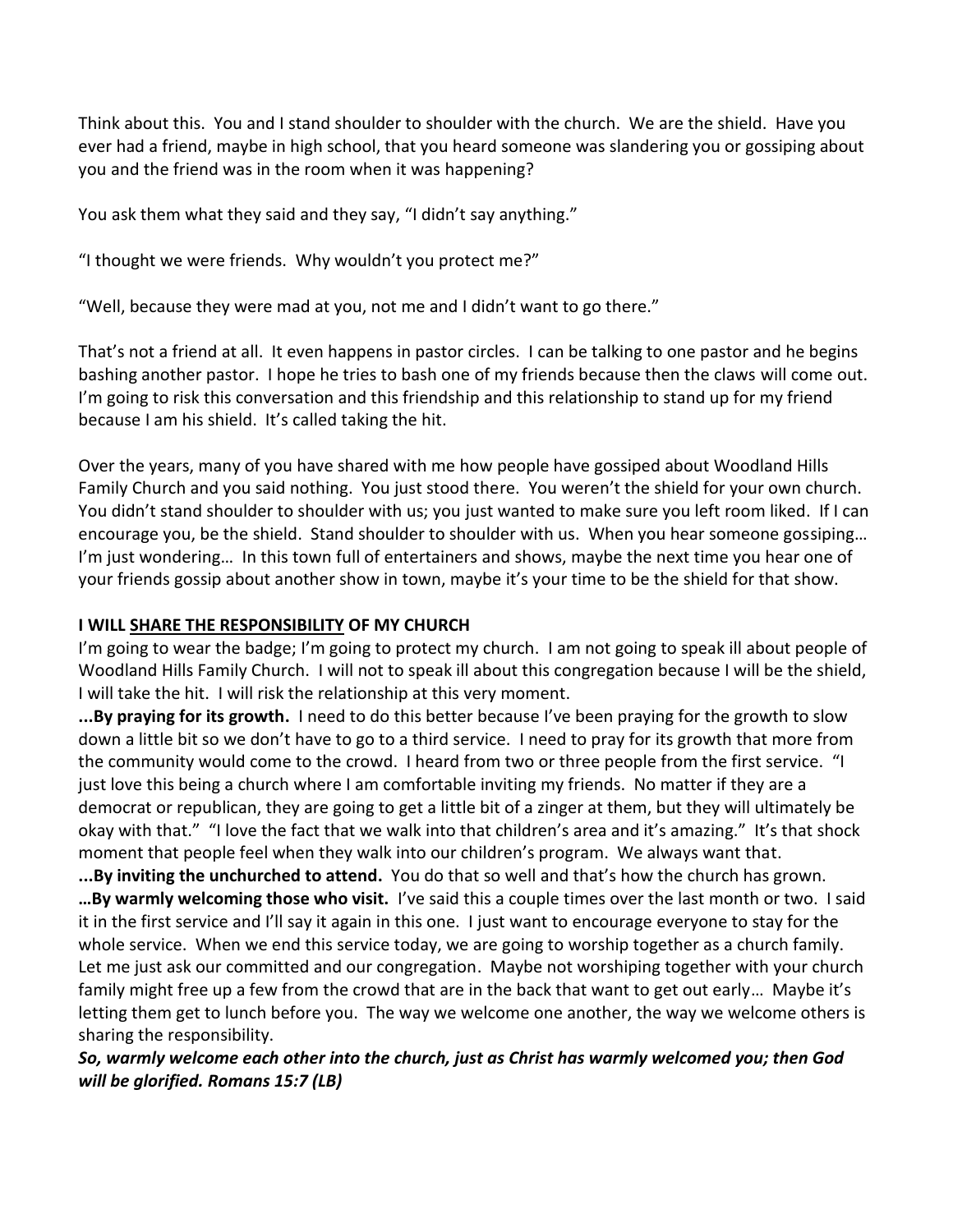### **I WILL SERVE THE MINISTRY OF MY CHURCH**

Adam touched on this a little last week.

**...By discovering my gifts and talents.** We have the Sweet Spot back there and we encourage you to sign up and get ready to go.

### **...By being equipped to serve.**

**...By developing a servant's heart.** By making sure I know my part and I'm plugging in. *Each of you should use whatever gift you have received to serve others...* **It's not about you making a** name for yourself, it's not about you and the role you play; it's saying I'll roll up my sleeves and do whatever. I want to serve. I want to be part of the committed in this body. …*as faithful stewards…* A steward there is like a manager. We use the word *steward* a lot to talk about money. We've been given

everything. God doesn't own 10% of your holdings; he owns 100% of your holdings. He has given them to you and you're the steward of them. You are to manage them. The 10% back to the church is just recognition of the fact that he owns it all. …*of God's grace in its various forms. 1 Peter 4:10*

#### **Every member is a minister.**

This is what we believe at our church. This is the difference between the congregation and the committed. In a few weeks, we are going to celebrate our graduates here. We view every graduate at this church not as a member, but we feel – and I love how my friend Doug Fields puts it – we are sending them out as ministers. We're sending them out to serve and they need that view. It's not just that you have accomplished something, but now you are prepared to go out and do something, not for you, but for others.

## **Every ministry is important.**

You say, okay, so I'm a minister, but what I do isn't all that important. We believe every ministry is important. We believe it doesn't matter if you made coffee this morning. It doesn't matter if you invited someone to church on Thursday. It doesn't matter if you are in the band. It doesn't matter if you are working with kids out there. It doesn't matter if you're helping people park. It doesn't matter if you're driving a golf cart. Every time you show up and every time you serve, what you're doing is as important as everything else is. Every ministry here is a 10. There isn't a 10 ministry and an 8 ministry. It's all important.

I have a couple of modern day parables to help with this. Let me show you one of my favorite tracks in the country. This is Bristol Motor Speedway. Do we have any NASCAR fans in the house? A bunch of rednecks. I'm a redneck; I love NASCAR. I've never been to a race, but this is the track I love. The say you want to sit up high, but I want you to look at all these spectators. To me, this feels a lot like the church, sitting up watching 38 guys run around the track and their pit crew, which are all the ministry teams, hoping someone crashes.

The reason I love Bristol is attitudes do tend to flare up. No car leaves here unscathed. They all bump the wall and they all have a tough time.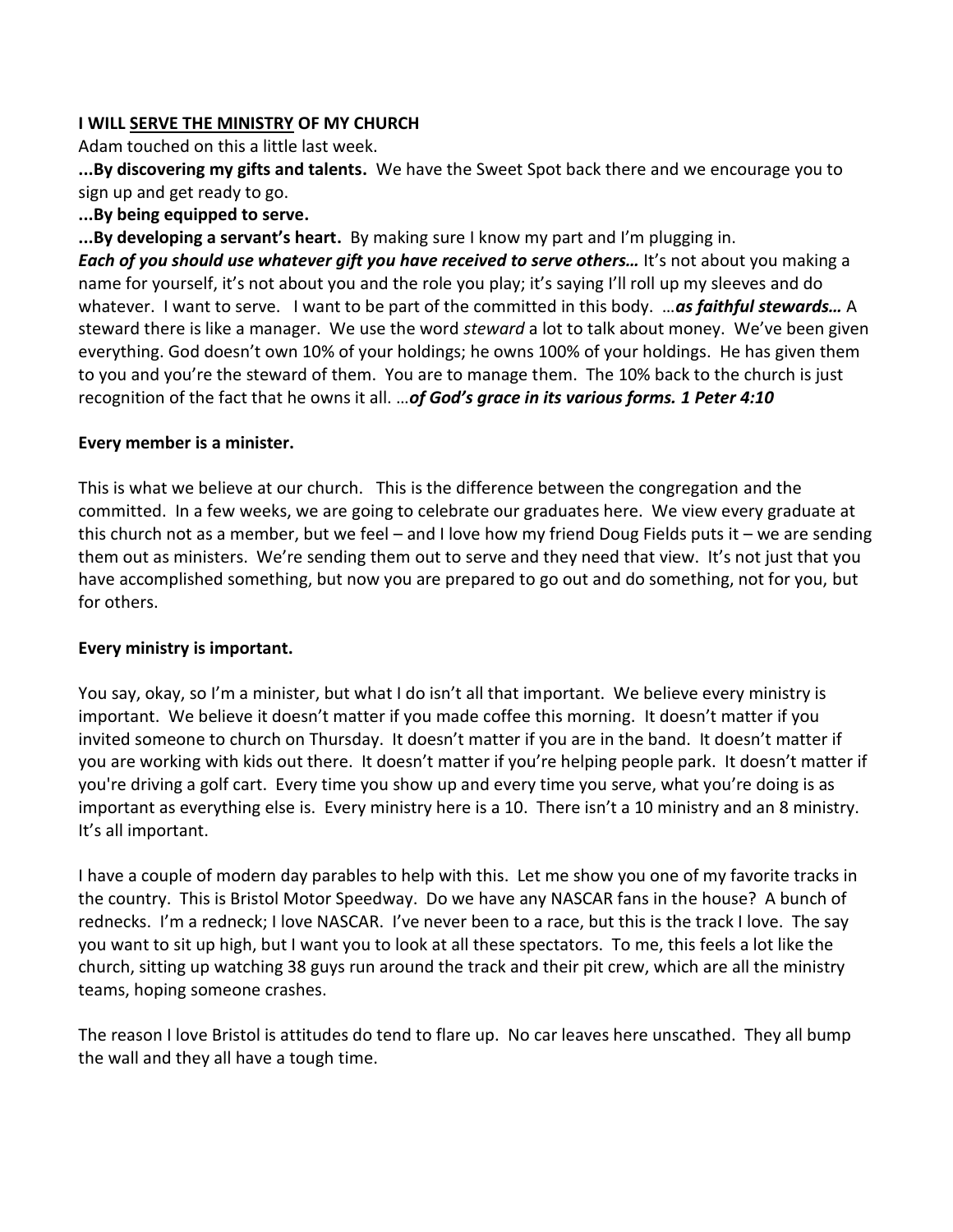I always think about all these people watching this one guy. There is always the driver. This is Kyle Bush. Do we have any Kyle Bush fans in the house? Do we have any haters of Kyle Bush? People that hate Kyle Bush are passionate. They are the ones that have the helmet with the two beer cans on it and the straw coming down out of it. That's a NASCAR attendee right there. We're at the end of the race and he has won and we all cheering. We're all here to cheer him on.

Nope, that's not the church. The church is this right here. Last week, I had an opportunity to actually get into Kyle Bush's car. He's driving at Talladega today. There's nothing like a sweater vest getting into a NASCAR. Nothing screams credibility as a racer quite like a sweater vest. I loved posting this picture and I love how so many people from Woodland Hills, after seeing this picture last Sunday, were like "I can't believe you fit in there." To which I'm like "Enough with the fat jokes. Sure my stomach is coming up over the steering wheel right there."

I want you to know that every time you show up and serve, you're in the car going 200 miles per hour around the track. You're not up in the stands. You're not the spectator. You're on the track. You may have the Skittles car, you may be in a different car, but you're on the track. You got in the car and you're racing. But, for a lot of you, you're in the stands watching, hoping that everything goes well and that you get to watch it, sucking away in your beer.

Let me ask you this question. How many of you have an artist like a musician or a band that when you're in the car alone or you're at home and you have the headphones on, you become that artist and you act out the song. Raise your hand if that's you. It's not going to surprise you who my artist is. I become Garth Brooks. Just like the badge, I don't think I take it too far (puts on cowboy hat). When a Garth song comes on, I am Garth Brooks. I can't tell you how many times I'm driving down the road by myself, singing, "Looking back on the memories, the dance we shared beneath the stars."

How many of you become Garth Brooks. Yes! I know all the songs and I sing them and I'm on stage, but most of us, when we come to the church, we're with the audience. Every time you serve, you're Garth. You are the man. You're on the stage. If you're in the back at 7:30 making coffee, if you're getting stuff ready at the Chapel, if you're in the dark, back room, running the sound for livestream, you're actually on stage as the man. That is Garth. You're in the car, doing 200 miles per hour around the track. You've got the badge; you're protecting. This is you and this is our passion for the church. This is why I get fired up about the local church. It's not about certain ministries; it's about every ministry. It's about everything that happens. We're all not just participants; we're ministers. And all God's people said… Amen.

Father, it's in the name of Jesus that I come to you, thanking you for this church as we've taken the Lord's Supper together as a family, recognizing the death of our Savior. I do pray with Jesus as the head, our Savior that we would submit to his leadership in everything. I pray that we would feed and care for the body and love the body as Jesus loves the body. May we all participate. May all of us be on a journey, moving towards commitment to Jesus and to the members of his body. I pray for the one right now that is brand new to our church. They have just joined the crowd and they're wondering, "What have I gotten myself into?" I pray that today they leave in peace.